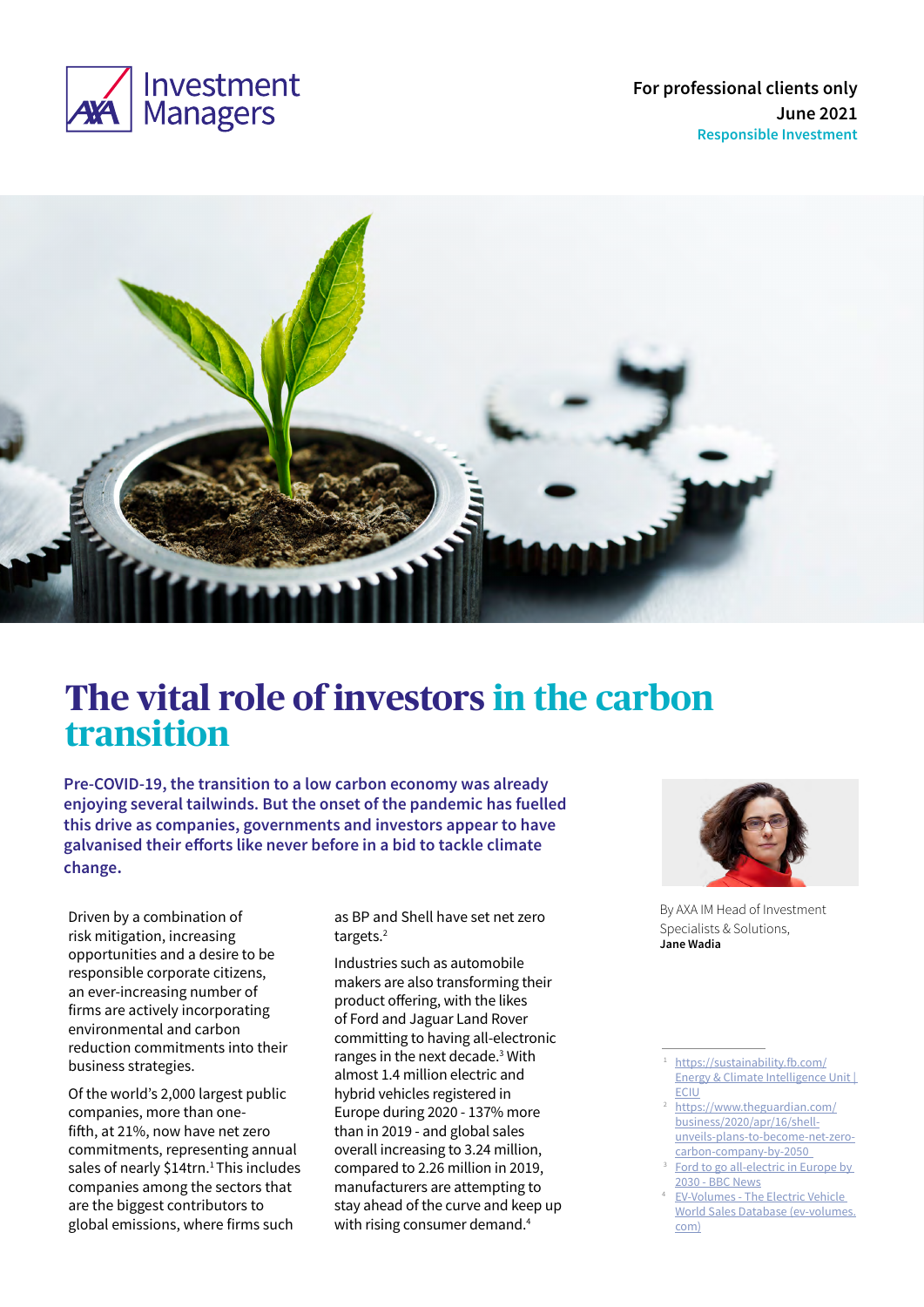66 **Our clients increasingly want their investments to be not only financially rewarding but also responsible** 

## **Policy, investor, and consumer demand**

Alongside companies, policymakers are also taking decisive action and governments worldwide have been upping their game with net zero announcements from China, Japan, and South Korea. In addition, some 37% of the European Union's €750bn recovery fund will be invested in projects that support climate objectives.

Vitally, the fight against global warming is back on the agenda in the world's largest economy, as almost immediately after taking office US President Joe Biden reinstated climate change as a major priority and re-joined the Paris Agreement.

### **Environmental urgency has strengthened with COVID-19**

### **Governments**

- **•** European Union €750bn recovery fund
- **•** Net zero government pledges
- **•** New US Administration

### **Consumers**

- **•** Demand for more sustainable products
- **•** Electronic vehicle sales on the rise
- **•** Increasing shift to clean, sustainable diets
- **•** Better environmental stewardship from brands

### **Corporates**

- **•** Top management commitments
- **•** Increased capital expenditure

### **Investors**

- **•** Net Zero Asset Owner Alliance
- **•** Net Zero Asset Manager initiative
- **•** Principles for Responsible Investment (PRI)
- **•** Green bonds record issuance level in 2020

All in all, according to the Energy & Climate Intelligence Unit's most recent study, countries with net zero targets together now represent 61% of global emissions, 68% of global Gross Domestic Product (in purchasing power parity terms) and 52% of the global population.<sup>5</sup>

Large asset owners are also making greater commitments towards sustainable investing – the Principles for Responsible Investment (PRI) initiative, a United Nations (UN)-supported network of investors, now has some 3,000 signatories, which collectively representing more than \$100trn in assets under management. $^{\rm 6}$ 

And asset owners are increasingly working together by partnering in alliances such as the Net Zero Asset Managers initiative, which has pledged to support the goal of net zero greenhouse gas emissions by 2050 or sooner. Presently the organisation has 73 signatories, of which AXA IM is a founding member.<sup>7</sup>

There are numerous studies showing that our clients today, and in the future, increasingly want their investments to be not only financially rewarding but also responsible. And tellingly, the popularity of responsible investments didn't fall by the wayside during 2020, as over the year in the US sustainability-focused funds attracted more than \$51bn in net new money – a new record and more than twice 2019's total.<sup>8</sup> In addition, sustainability strategies available to European investors attracted net inflows of €233bn, nearly double that of the previous year.<sup>9</sup>

- <sup>5</sup> [Energy & Climate Intelligence Unit | ECIU /](https://eciu.net/) Fifth of world's largest companies now have net zero target, [new report finds | Blavatnik School of Government \(ox.ac.uk\)](https://www.bsg.ox.ac.uk/news/fifth-worlds-largest-companies-now-have-net-zero-target-new-report-finds)
- PRI and WBCSD join forces to drive corporate-investor action on sustainable development | News [and press | PRI \(unpri.org\)](https://www.unpri.org/news-and-press/pri-and-wbcsd-join-forces-to-drive-corporate-investor-action-on-sustainable-development/6334.article)
- [Net Zero Asset Managers initiative Home](https://www.netzeroassetmanagers.org/)
- [Sustainable\\_Funds\\_Landscape\\_2021.pdf \(morningstar.com\)](https://www.morningstar.com/content/dam/marketing/shared/pdfs/Research/Sustainable_Funds_Landscape_2021.pdf?utm_source=eloqua&utm_medium=email&utm_campaign=&utm_content=27482)
- [Sustainable Funds' Record-Breaking Year | Morningstar](https://www.morningstar.co.uk/uk/news/209411/sustainable-funds-record-breaking-year.aspx#:~:text=During%202020%2C%20sustainable%20open%2Dend,of%20overall%20European%20funds%20flows.)

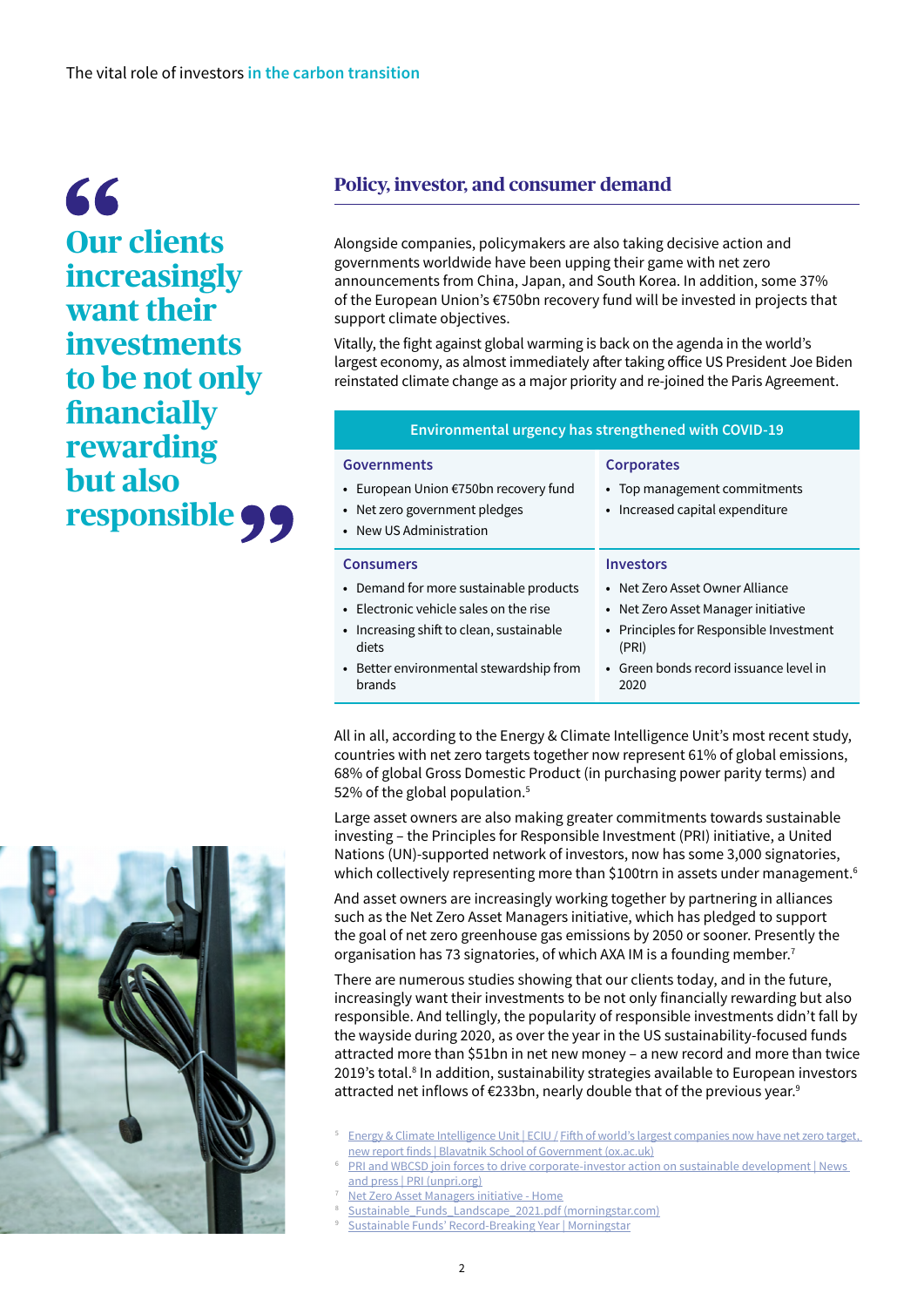# **Practical portfolio application**

As an asset manager it is essential that we build and deliver investment strategies with transparent environmental targets and for several asset classes, it's already possible to build lower carbon portfolios today.

However we believe it's vital to create products which focus not only on companies with business models that explicitly support a low carbon economy, such as renewable energy or battery technology, but also include firms in sectors that currently have a high carbon footprint such as transport.

Many such firms, dubbed transitioning companies, are taking climate risk seriously and are actively moving to reduce their carbon footprint. Ultimately carbon emissions from all kinds of economic activity need to be reduced or offset.

# **Important considerations in managing portfolio data**

Importantly, there has been an explosion of environmental, social and governance (ESG) data - particularly climate-related – over recent years, so access has vastly improved. But the key is being able to understand the data and make investment decisions based on it. For example, we use multiple providers for a variety of climaterelated data but more significantly we are creating our own framework to have a holistic set of climate key performance indicators.

The UN Sustainable Development Goals (SDG) framework is increasingly used by investors, including ourselves. And while it wasn't originally designed for investment purposes, we believe it's a very useful lens to ensure we create positive and measurable impact, and so an increasing number of our strategies explicitly target alignment with several SDGs.

Investment or divestment is another key consideration. Our approach is to have engagement as one of our key pillars of our approach to responsible investing. Simply divesting from all polluting companies isn't going to resolve the challenges we face - on the contrary, it's crucial that we proactively engage with companies. Climate change is the number one of seven key themes which we engaged with companies on - and in 2020 it covered nearly one third of our engagement activities. We also believe that collaborative engagement is in some cases a more powerful tool so some of our climate-related engagement is done via our membership of certain industry bodies, such as the Climate Action 100+ initiative.

# **Impact with equities**

There are several approaches investors can take when looking to allocate capital to support the transition to a lower carbon economy. One that we feel is particularly relevant for equity investors is to consider strategies which not only aim to generate positive financial returns but also to have a direct and positive impact on the environment. Investors can play a significant part in contributing to the reduction of global emissions by investing in best-in-class companies within the sectors that contribute

most to emissions such as transport, energy production, industry.

One way we believe we can achieve this is by focusing on four key areas:

- **•** Low carbon transport: The electric vehicle (EV) supply chain is likely to benefit from an increasing adoption rate of EVs in the coming years, through the development of long-lasting batteries, charging stations, semiconductors and connectors which can minimise power loss and support performance
- **•** Smart energy: Digitalisation of buildings and industries, combined with the collapsing cost of battery storage and smart grid technology, is opening new possibilities for energy efficiency and renewable energies
- **•** Agriculture and food: Companies are exploring new ways to meet the rising demand of growing populations, while limiting the use of scarce land. This creates opportunities to invest in firms that are developing food and agricultural technologies and solutions to address food waste
- **•** Natural resource preservation: Public opinion is shifting and putting pressure on companies. Businesses which mitigate environmental damage by facilitating recycling, waste management, water treatment and reuse should, in our view, yield large net gains to the global economy.

| <b>Low Carbon Transport</b>                      | <b>Smart Energy</b>                                                 |
|--------------------------------------------------|---------------------------------------------------------------------|
| • Electric vehicles<br>• Batteries<br>• Enablers | • Renewables and grid<br>• Green buildings<br>• Efficient factories |
|                                                  |                                                                     |
| <b>Agriculture &amp; Food</b>                    | <b>Natural Resource Preservation</b>                                |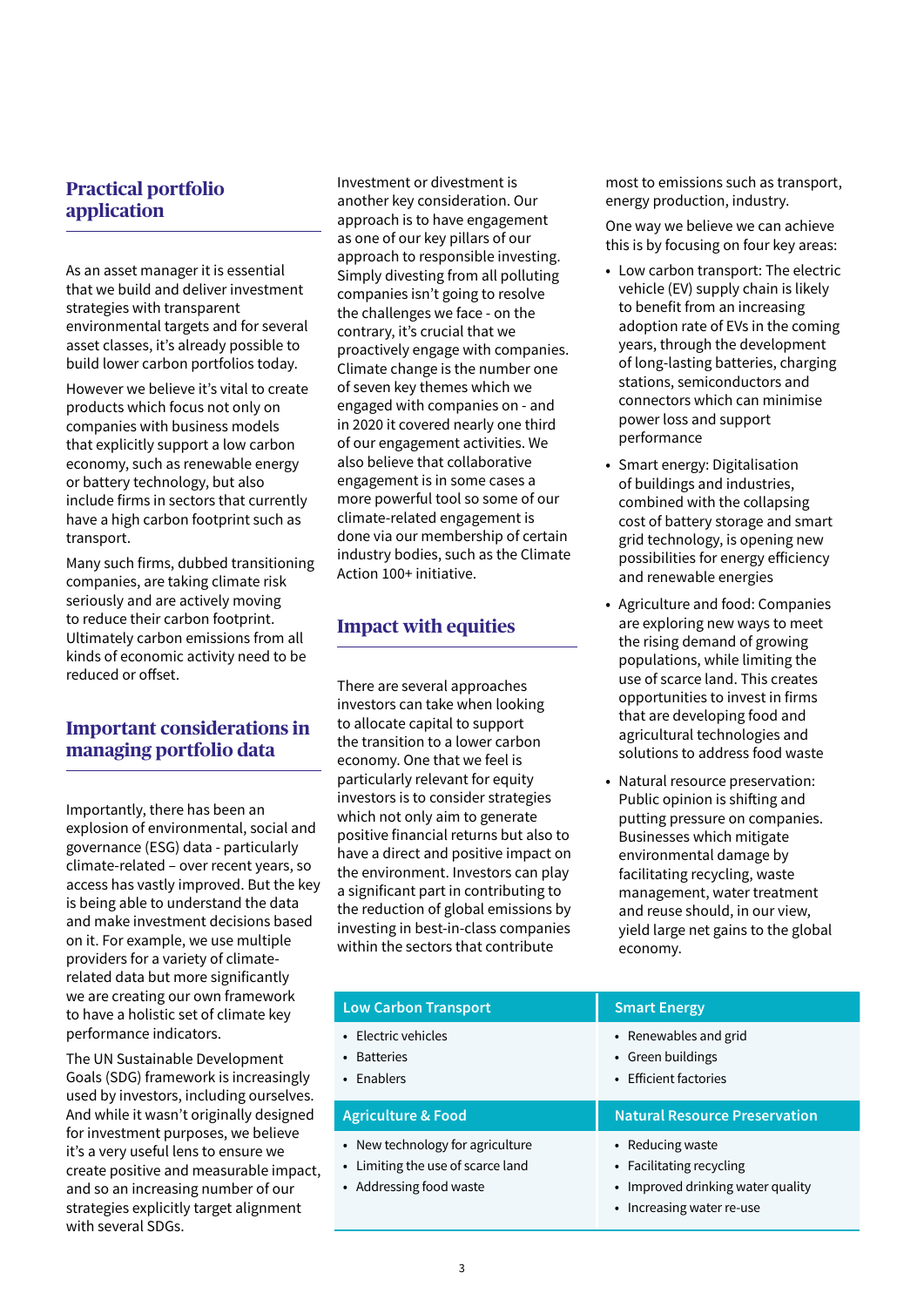## **The rise of green bonds**

Another way to invest in the energy transition is via green bonds. The green bonds market continues to grow robustly with 2020 setting a record for issuance.<sup>10</sup> The market is now bigger than the European high yield bond market and we are seeing increasing issuer diversification sector-wise.<sup>11</sup>

Just a few years ago two areas - utilities and quasi-sovereigns - represented nearly 80% of issuance compared to less than 50% today and 2020 reflects this with increased issuance in sectors such as consumer goods, retail, telecommunications and autos, as well as sovereigns. We believe 2021 will be another record year for the market – where assets undermanagement could potentially reach \$1trn.<sup>12</sup>

Green bonds are fundamentally about investing for a better, low-carbon future – as the money raised is earmarked for green initiatives. When it comes to investing in green bonds, there are two main approaches. One is to allocate green bonds into an existing fixed income portfolio and the other is to invest in dedicated green bond strategies. At AXA IM we do both, and a key ingredient to selecting the right issuers is our green bond go/no go framework. Via this tool, we analyse each green bond on four key criteria – ESG quality of the issuer, the merits of the project, the use of proceeds and how the issuer will monitor and report on the project.

### **The next phase**

The carbon transition marks a huge structural shift in the way the global economy will operate. Investors need to think about this in the broadest sense; reducing over time their exposure to high-carbon activities and increasing their allocations to solutions that help the transition. Capital can both benefit from and facilitate the movement of all business activity to a lower carbon model.

Fundamentally, the COVID-19 crisis has accelerated this transition to a lower carbon economy and there is no shortage of climate-focused investment solutions designed to support this transformation. We believe as asset managers we have an active, and vital, role to play by investing capital to deliver financial returns and support this evolution.



Source: Morgan Stanley Sustainable Signals 2020 Study

### **Issuance breakdown by sector (%)**



Source: AXA IM, Bloomberg as at 30/12/2020 (Green bond market ex. CNY, excl. outstanding <\$300mio).

<sup>10</sup> <https://www.climatebonds.net/2021/01/record-2695bn-green-issuance-2020-late-surge-sees-pandemic-year-pip-2019-total-3bn>

<sup>12</sup> AXA IM, Bloomberg as at 30/12/2020 (Green bond market ex CNY, excl. outstanding <\$300mio)

<sup>&</sup>lt;sup>12</sup> [RI - Green bonds market expected to top the \\$1trn mark in 2021 - AXA IM Global \(axa-im.com\)](https://www.axa-im.com/content/-/asset_publisher/alpeXKk1gk2N/content/ri-green-bonds-market-expected-to-top-the-1trn-mark-in-2021/23818)